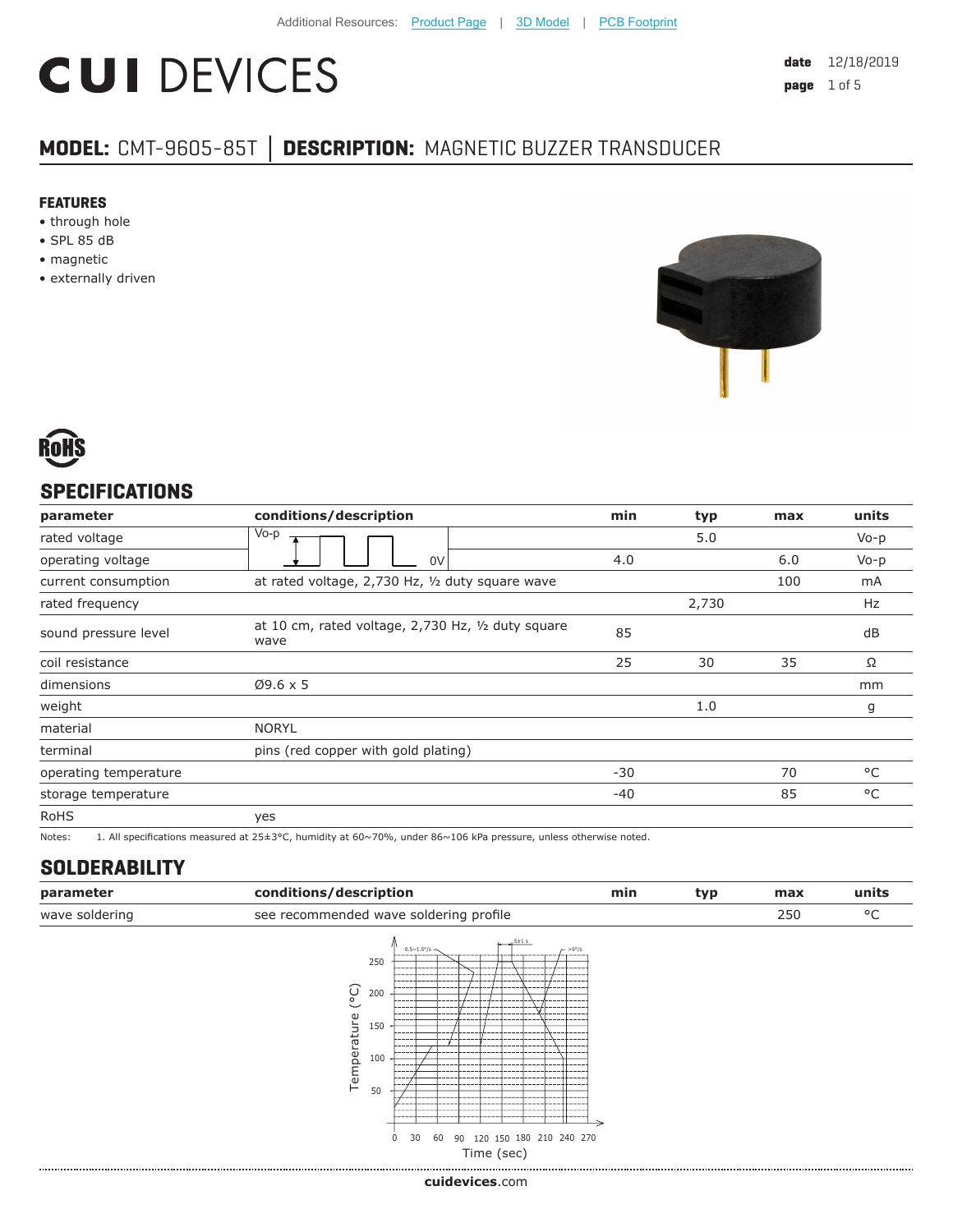# **MECHANICAL DRAWING**

units: mm







Recommended PCB Layout Top View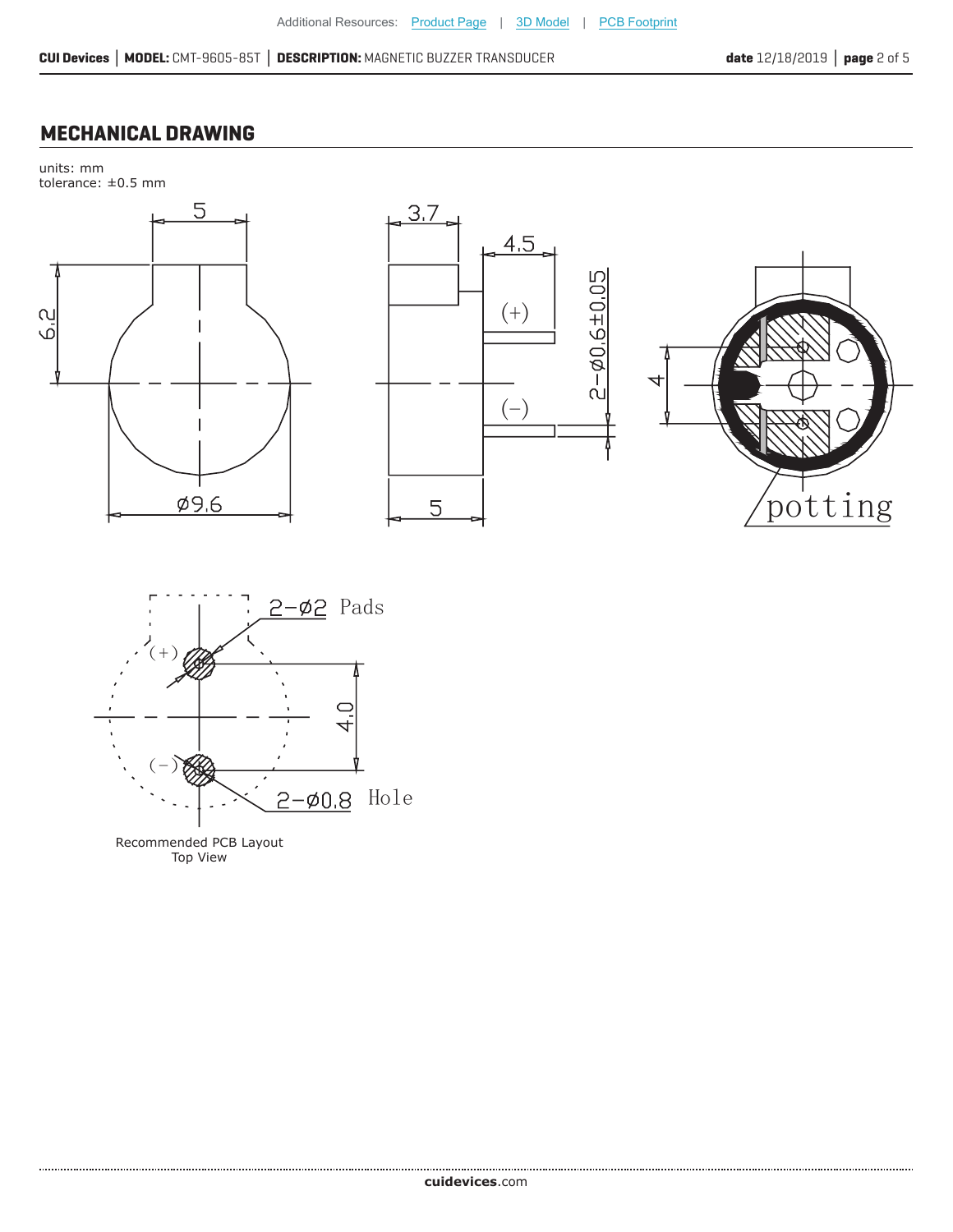# **FREQUENCY RESPONSE CURVE**



# **APPLICATION CIRCUIT**

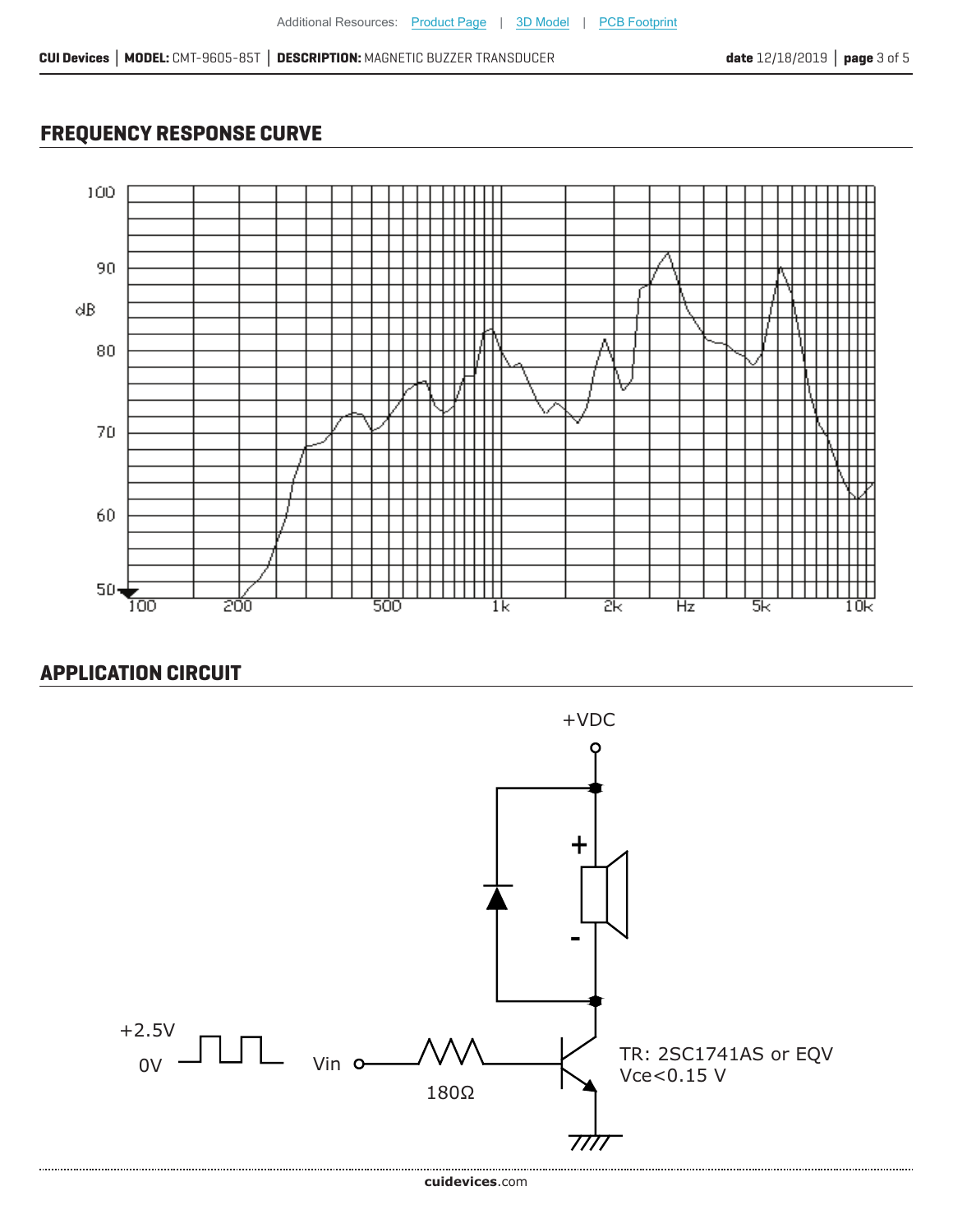## **PACKAGING**

#### units: mm

Carton Size: 505 x 420 x 280 mm Carton QTY: 7,500 pcs per carton